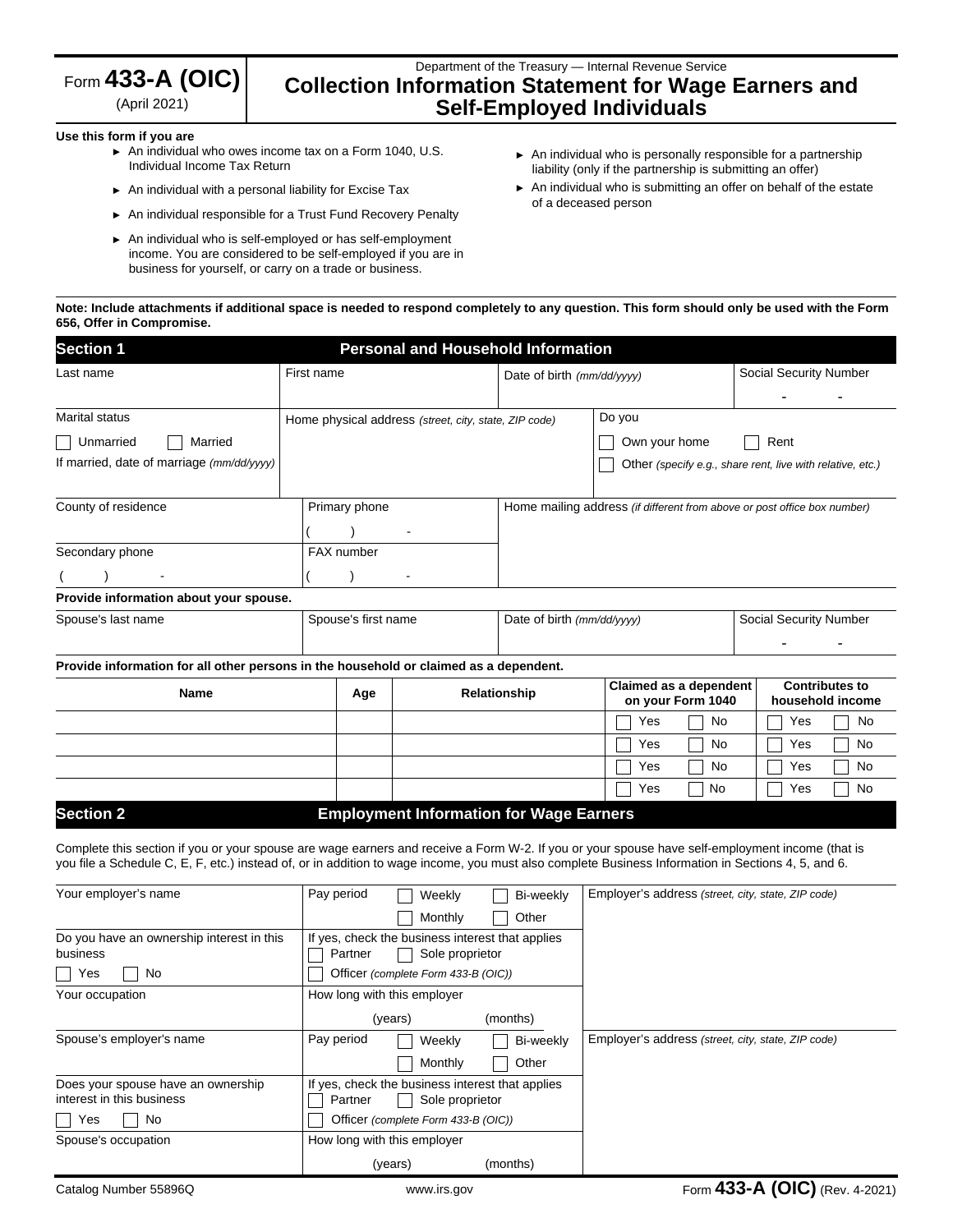Use the most current statement for each type of account, such as checking, savings, money market and online accounts, stored value cards *(such as a payroll card from an employer)*, investment, retirement accounts *(IRAs, Keogh, 401(k) plans, stocks, bonds, mutual funds, certificates of deposit)* and virtual currency *(such as Bitcoin, Ripple, Ethereum, etc.)*, life insurance policies that have a cash value, and safe deposit boxes. Asset value is subject to adjustment by IRS based on individual circumstances. Enter the total amount available for each of the following *(if additional space is needed include attachments).* 

#### **Round to the nearest dollar. Do not enter a negative number. If any line item is a negative number, enter "0".**

|                                                     | Cash and Investments (domestic and foreign)                                                     |       |                                                     |                                               |                                                                                                                                |
|-----------------------------------------------------|-------------------------------------------------------------------------------------------------|-------|-----------------------------------------------------|-----------------------------------------------|--------------------------------------------------------------------------------------------------------------------------------|
| Checking<br>Cash                                    | Savings                                                                                         |       | Money Market Account/CD                             | <b>Online Account</b>                         | <b>Stored Value Card</b>                                                                                                       |
| Bank name                                           |                                                                                                 |       | Account number                                      |                                               |                                                                                                                                |
|                                                     |                                                                                                 |       |                                                     |                                               | $(1a)$ \$                                                                                                                      |
| Checking                                            | Money Market Account/CD<br>Savings                                                              |       | Online Account                                      | <b>Stored Value Card</b>                      |                                                                                                                                |
| Bank name                                           |                                                                                                 |       | Account number                                      |                                               |                                                                                                                                |
|                                                     |                                                                                                 |       |                                                     |                                               | $(1b)$ \$                                                                                                                      |
|                                                     |                                                                                                 |       |                                                     | Total of bank accounts from attachment        | $(1c)$ \$                                                                                                                      |
|                                                     |                                                                                                 |       |                                                     | Add lines (1a) through (1c) minus (\$1,000) = | $(1)$ \$                                                                                                                       |
| Investment account                                  | <b>Stocks</b><br><b>Bonds</b>                                                                   | Other |                                                     |                                               |                                                                                                                                |
| Name of Financial Institution                       |                                                                                                 |       | Account number                                      |                                               |                                                                                                                                |
|                                                     |                                                                                                 |       |                                                     |                                               |                                                                                                                                |
| Current market value                                |                                                                                                 |       | Minus Ioan balance                                  |                                               |                                                                                                                                |
| \$                                                  | $X.8 = $$                                                                                       |       | - \$                                                | $=$                                           | $(2a)$ \$                                                                                                                      |
| Investment account<br>Name of Financial Institution | <b>Bonds</b><br><b>Stocks</b>                                                                   | Other | Account number                                      |                                               |                                                                                                                                |
|                                                     |                                                                                                 |       |                                                     |                                               |                                                                                                                                |
| Current market value                                |                                                                                                 |       | Minus Ioan balance                                  |                                               |                                                                                                                                |
| \$                                                  | $X.8 = $$                                                                                       |       | - \$                                                | $=$                                           | $(2b)$ \$                                                                                                                      |
| Virtual currency                                    | Name of virtual currency                                                                        |       | Email address used to                               | Location(s) of virtual                        |                                                                                                                                |
| Type of virtual currency                            | wallet, exchange or digital<br>currency exchange (DCE)                                          |       | set-up with the virtual<br>currency exchange or DCE | currency                                      |                                                                                                                                |
| Current market value in U.S. dollars as of today    |                                                                                                 |       |                                                     |                                               |                                                                                                                                |
| \$                                                  | $X.8 = $$                                                                                       |       |                                                     | $\qquad \qquad =$                             | $(2c)$ \$                                                                                                                      |
|                                                     | Total investment accounts from attachment. [current market value minus loan balance(s)]         |       |                                                     |                                               | $(2d)$ \$                                                                                                                      |
|                                                     |                                                                                                 |       |                                                     | Add lines (2a) through (2d) =                 | $(2)$ \$                                                                                                                       |
| Retirement account                                  | <b>IRA</b><br>401K<br>Other                                                                     |       |                                                     |                                               |                                                                                                                                |
| Name of Financial Institution                       |                                                                                                 |       | Account number                                      |                                               |                                                                                                                                |
| Current market value                                |                                                                                                 |       |                                                     |                                               |                                                                                                                                |
| \$                                                  | $X.8 = $$                                                                                       |       | \$                                                  |                                               | $(3a)$ \$                                                                                                                      |
|                                                     | Total of retirement accounts from attachment. [current market value X .8 minus loan balance(s)] |       |                                                     |                                               | $(3b)$ \$                                                                                                                      |
|                                                     |                                                                                                 |       |                                                     | Add lines (3a) through (3b) =                 | $(3)$ \$                                                                                                                       |
|                                                     |                                                                                                 |       |                                                     |                                               | Note: Your reduction from current market value may be greater than 20% due to potential tax consequences/withdrawal penalties. |
| Cash value of Life Insurance Policies               |                                                                                                 |       |                                                     |                                               |                                                                                                                                |
| Name of Insurance Company                           |                                                                                                 |       | Policy number                                       |                                               |                                                                                                                                |
| Current cash value                                  |                                                                                                 |       | Minus Ioan balance                                  |                                               |                                                                                                                                |
| \$                                                  |                                                                                                 |       | $-$ \$                                              | $=$                                           | $(4a)$ \$                                                                                                                      |
|                                                     | Total cash value of life insurance policies from attachment                                     |       | Minus Ioan balance(s)                               |                                               |                                                                                                                                |
| \$                                                  |                                                                                                 |       | $-$ \$                                              | $=$                                           | $(4b)$ \$                                                                                                                      |
|                                                     |                                                                                                 |       |                                                     | Add lines (4a) through (4b) =                 | $(4)$ \$                                                                                                                       |
| Catalog Number 55896Q                               |                                                                                                 |       | www.irs.gov                                         |                                               | Form 433-A (OIC) (Rev. 4-2021)                                                                                                 |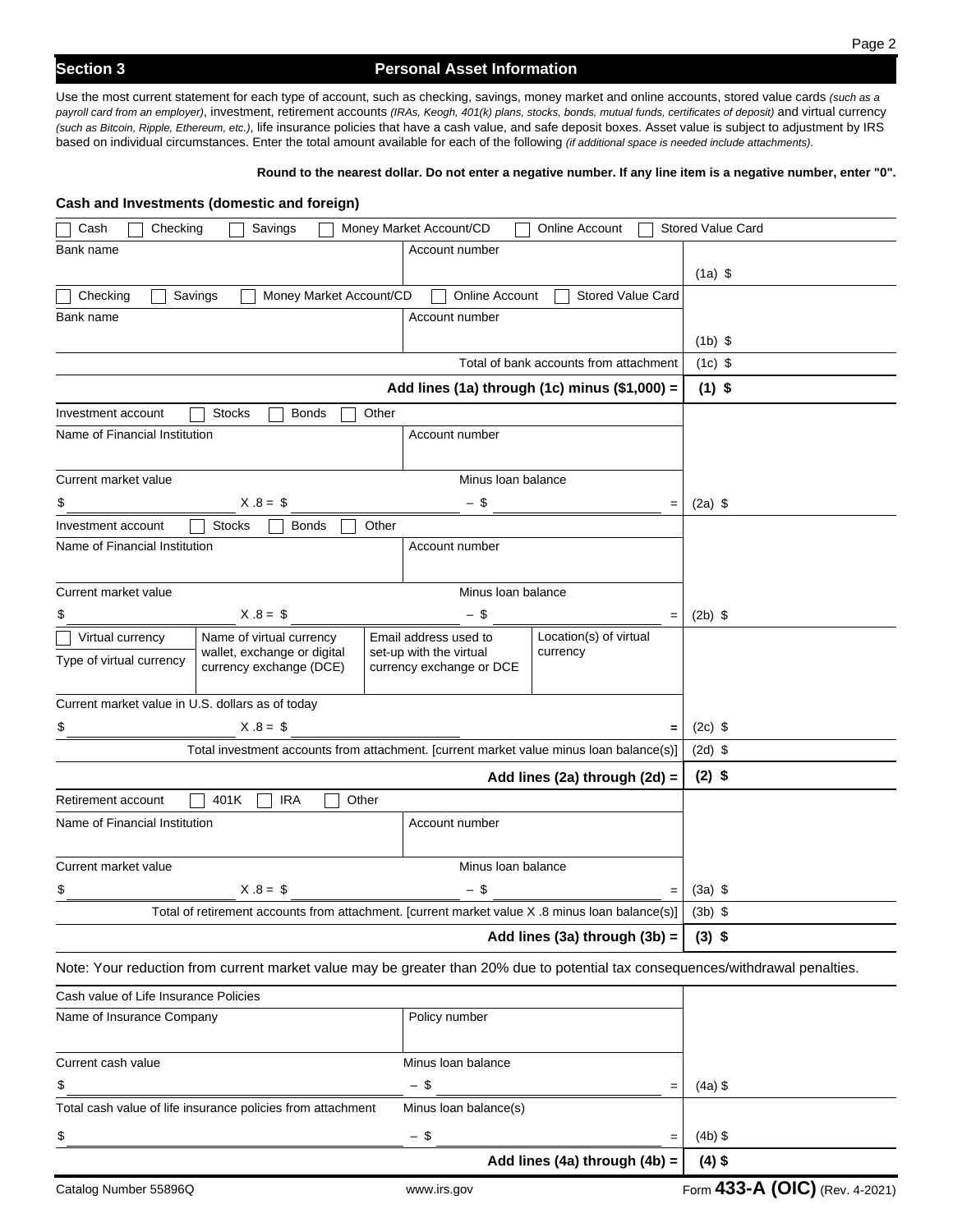# **Section 3 (Continued) Personal Asset Information**

**Real property** *(enter information about any house, condo, co-op, time share, etc. that you own or are buying including any assets owned by your spouse if you live in a community property state)*

|                                                                                                                             | Is your real property currently for sale or do you anticipate selling your real property to fund the offer amount |                       |                                      |                                                                                                                                                                                                          |                                |           |
|-----------------------------------------------------------------------------------------------------------------------------|-------------------------------------------------------------------------------------------------------------------|-----------------------|--------------------------------------|----------------------------------------------------------------------------------------------------------------------------------------------------------------------------------------------------------|--------------------------------|-----------|
| Yes                                                                                                                         | (listing price)                                                                                                   | No                    |                                      |                                                                                                                                                                                                          |                                |           |
|                                                                                                                             | Property description (indicate if personal residence, rental property, vacant, etc.)                              |                       |                                      | Purchase date (mm/dd/yyyy)                                                                                                                                                                               |                                |           |
|                                                                                                                             | Amount of mortgage payment                                                                                        | Date of final payment |                                      | How title is held (joint tenancy, etc.)                                                                                                                                                                  |                                |           |
|                                                                                                                             | Location (street, city, state, ZIP code, county, and country)                                                     |                       | state, ZIP code) and phone           | Lender/Contract holder name, address (street, city,                                                                                                                                                      |                                |           |
| Current market value                                                                                                        |                                                                                                                   |                       | Minus Ioan balance (mortgages, etc.) |                                                                                                                                                                                                          |                                |           |
| \$                                                                                                                          | $X.8 = $$                                                                                                         | $-$ \$                |                                      |                                                                                                                                                                                                          | (total value of real estate) = | $(5a)$ \$ |
|                                                                                                                             | Property description (indicate if personal residence, rental property, vacant, etc.)                              |                       |                                      | Purchase date (mm/dd/yyyy)                                                                                                                                                                               |                                |           |
|                                                                                                                             | Amount of mortgage payment                                                                                        | Date of final payment |                                      | How title is held (joint tenancy, etc.)                                                                                                                                                                  |                                |           |
|                                                                                                                             | Location (street, city, state, ZIP code, county, and country)                                                     |                       | state, ZIP code) and phone           | Lender/Contract holder name, address (street, city,                                                                                                                                                      |                                |           |
|                                                                                                                             |                                                                                                                   |                       |                                      |                                                                                                                                                                                                          |                                |           |
| Current market value<br>Minus Ioan balance (mortgages, etc.)<br>$X.8 = $$<br>- \$<br>\$<br>$(total value of real estate) =$ |                                                                                                                   |                       |                                      |                                                                                                                                                                                                          | $(5b)$ \$                      |           |
|                                                                                                                             | Total value of property(s) from attachment [current market value X .8 minus any loan balance(s)]                  |                       |                                      |                                                                                                                                                                                                          |                                | $(5c)$ \$ |
|                                                                                                                             |                                                                                                                   |                       |                                      | Add lines (5a) through (5c) =                                                                                                                                                                            |                                | $(5)$ \$  |
|                                                                                                                             | Vehicles (enter information about any cars, boats, motorcycles, etc. that you own or lease)                       |                       |                                      |                                                                                                                                                                                                          |                                |           |
| Vehicle make & model                                                                                                        |                                                                                                                   | Year                  | Date purchased                       | Mileage                                                                                                                                                                                                  |                                |           |
| Lease                                                                                                                       | Name of creditor                                                                                                  |                       | Date of final payment                | Monthly lease/loan amount                                                                                                                                                                                |                                |           |
| Loan                                                                                                                        |                                                                                                                   |                       | Minus Ioan balance                   | \$                                                                                                                                                                                                       |                                |           |
| Current market value                                                                                                        |                                                                                                                   |                       |                                      | Total value of vehicle (if the vehicle                                                                                                                                                                   |                                |           |
| \$                                                                                                                          | $X.8 = $$                                                                                                         | - \$                  |                                      | is leased, enter 0 as the total value) $=$                                                                                                                                                               |                                | $(6a)$ \$ |
|                                                                                                                             |                                                                                                                   |                       |                                      | Subtract \$3,450 from line (6a)<br>(If line (6a) minus \$3,450 is a negative number, enter "0")                                                                                                          |                                | $(6b)$ \$ |
| Vehicle make & model                                                                                                        |                                                                                                                   | Year                  | Date purchased                       | Mileage                                                                                                                                                                                                  |                                |           |
| Lease                                                                                                                       | Name of creditor                                                                                                  |                       | Date of final payment                | Monthly lease/loan amount                                                                                                                                                                                |                                |           |
| Loan                                                                                                                        |                                                                                                                   |                       |                                      | \$                                                                                                                                                                                                       |                                |           |
| Current market value                                                                                                        |                                                                                                                   |                       | Minus Ioan balance                   |                                                                                                                                                                                                          |                                |           |
| \$                                                                                                                          | $X.8 = $$                                                                                                         | $-$ \$                |                                      | Total value of vehicle (if the vehicle<br>is leased, enter 0 as the total value) $=$                                                                                                                     |                                | $(6c)$ \$ |
|                                                                                                                             |                                                                                                                   |                       |                                      | If you are filing a joint offer, subtract \$3,450 from line (6c)<br>(If line (6c) minus \$3,450 is a negative number, enter "0")<br>If you are not filing a joint offer, enter the amount from line (6c) |                                | $(6d)$ \$ |
|                                                                                                                             |                                                                                                                   |                       |                                      |                                                                                                                                                                                                          |                                |           |
|                                                                                                                             |                                                                                                                   |                       |                                      | Total value of vehicles listed from attachment [current market value X .8 minus any loan balance(s)]                                                                                                     |                                | $(6e)$ \$ |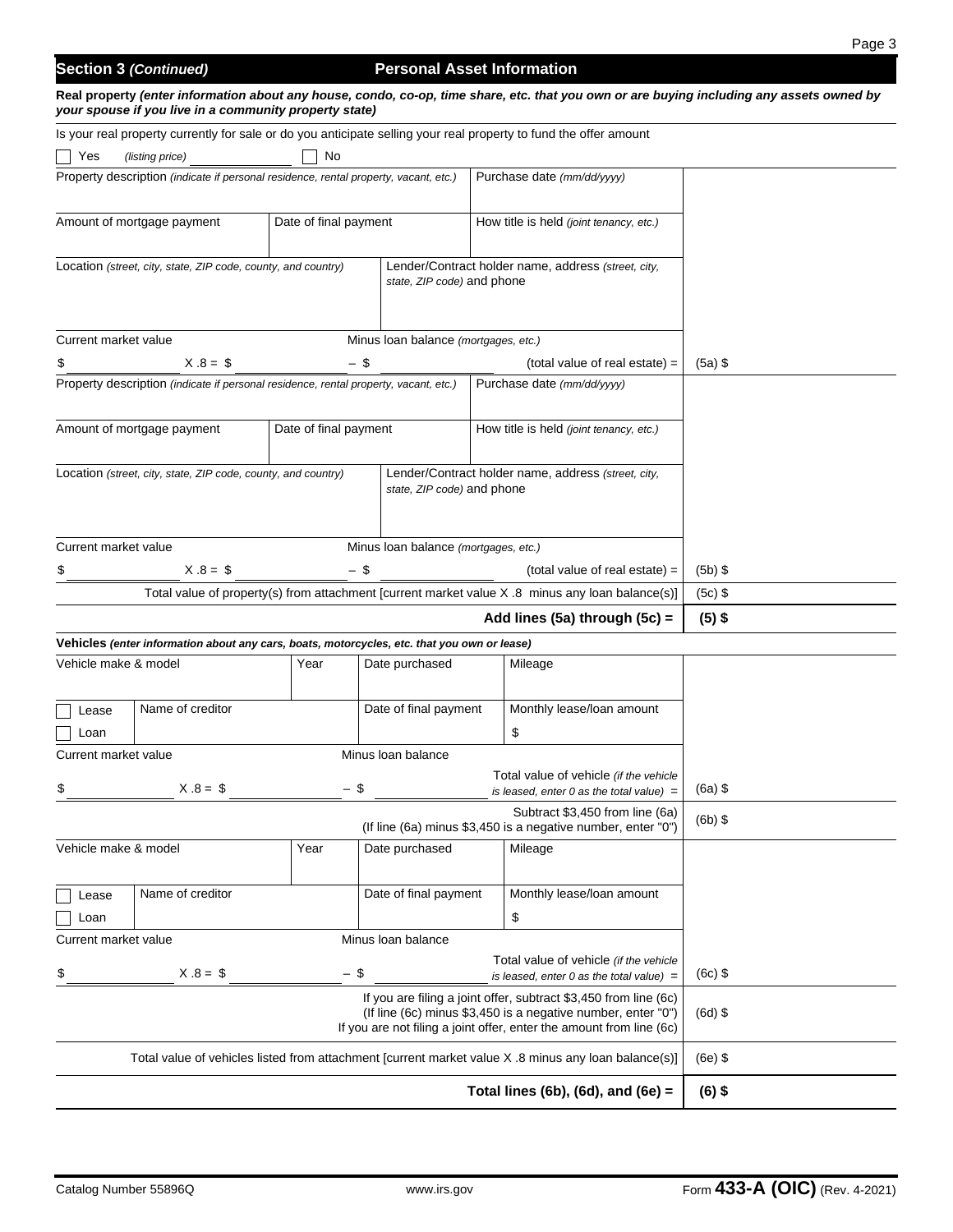| <b>Section 3 (Continued)</b>                                                                                                                                    |                           | <b>Personal Asset Information</b>                                                                                                                      |                                         |                                                                      |     |                          |                                                                                                                      |
|-----------------------------------------------------------------------------------------------------------------------------------------------------------------|---------------------------|--------------------------------------------------------------------------------------------------------------------------------------------------------|-----------------------------------------|----------------------------------------------------------------------|-----|--------------------------|----------------------------------------------------------------------------------------------------------------------|
| Other valuable items (artwork, collections, jewelry, items of value in safe deposit boxes, interest in a company or business that is not publicly traded, etc.) |                           |                                                                                                                                                        |                                         |                                                                      |     |                          |                                                                                                                      |
| Description of asset(s)                                                                                                                                         |                           |                                                                                                                                                        |                                         |                                                                      |     |                          |                                                                                                                      |
| Current market value                                                                                                                                            |                           |                                                                                                                                                        | Minus Ioan balance                      |                                                                      |     |                          |                                                                                                                      |
| $X.8 = $$<br>\$                                                                                                                                                 |                           |                                                                                                                                                        | $-$ \$                                  |                                                                      | $=$ | $(7a)$ \$                |                                                                                                                      |
| Value of remaining furniture and personal effects (not listed above)                                                                                            |                           |                                                                                                                                                        |                                         |                                                                      |     |                          |                                                                                                                      |
| Description of asset                                                                                                                                            |                           |                                                                                                                                                        |                                         |                                                                      |     |                          |                                                                                                                      |
| Current market value                                                                                                                                            |                           |                                                                                                                                                        | Minus Ioan balance                      |                                                                      |     |                          |                                                                                                                      |
| $X.8 = $$<br>\$                                                                                                                                                 |                           |                                                                                                                                                        | - \$                                    |                                                                      |     | $(7b)$ \$                |                                                                                                                      |
| Total value of valuable items listed from attachment [current market value X .8 minus any loan balance(s)]                                                      |                           |                                                                                                                                                        |                                         |                                                                      |     | $(7c)$ \$                |                                                                                                                      |
|                                                                                                                                                                 |                           | Add lines (7a) through (7c) minus IRS deduction of \$9,790 =                                                                                           |                                         |                                                                      |     | $(7)$ \$                 |                                                                                                                      |
| Do not include amount on the lines with a letter beside the number. Round to the nearest whole dollar.                                                          |                           | Do not enter a negative number. If any line item is a negative, enter "0" on that line.<br>Add lines (1) through (7) and enter the amount in Box $A =$ |                                         |                                                                      |     | <b>Box A</b>             | Available Individual Equity in Assets                                                                                |
| NOTE: If you or your spouse are self-employed, Sections 4, 5, and 6 must be completed before continuing with Sections 7 and 8.                                  |                           |                                                                                                                                                        |                                         |                                                                      |     |                          |                                                                                                                      |
| <b>Section 4</b>                                                                                                                                                |                           | <b>Self-Employed Information</b>                                                                                                                       |                                         |                                                                      |     |                          |                                                                                                                      |
| If you or your spouse are self-employed (e.g., files Schedule(s) C, E, F, etc.), complete this section.                                                         |                           |                                                                                                                                                        |                                         |                                                                      |     |                          |                                                                                                                      |
| Is your business a sole proprietorship                                                                                                                          |                           |                                                                                                                                                        |                                         | Address of business (if other than personal residence)               |     |                          |                                                                                                                      |
| No<br>Yes                                                                                                                                                       |                           |                                                                                                                                                        |                                         |                                                                      |     |                          |                                                                                                                      |
| Name of business                                                                                                                                                |                           |                                                                                                                                                        |                                         |                                                                      |     |                          |                                                                                                                      |
|                                                                                                                                                                 |                           |                                                                                                                                                        |                                         | Business website address                                             |     |                          |                                                                                                                      |
| Business telephone number                                                                                                                                       |                           | <b>Employer Identification Number</b>                                                                                                                  |                                         |                                                                      |     |                          | Trade name or DBA                                                                                                    |
| Description of business                                                                                                                                         | Total number of employees |                                                                                                                                                        |                                         |                                                                      |     | Average gross monthly    |                                                                                                                      |
|                                                                                                                                                                 |                           |                                                                                                                                                        | Frequency of tax deposits<br>payroll \$ |                                                                      |     |                          |                                                                                                                      |
| Do you or your spouse have any other business interests? Include any<br>interest in an LLC, LLP, corporation, partnership, etc.                                 |                           |                                                                                                                                                        |                                         | Business address (street, city, state, ZIP code)                     |     |                          |                                                                                                                      |
| (percentage of ownership:<br>Yes                                                                                                                                | ) Title                   |                                                                                                                                                        |                                         |                                                                      |     |                          |                                                                                                                      |
| No                                                                                                                                                              |                           |                                                                                                                                                        |                                         |                                                                      |     |                          |                                                                                                                      |
| Business name                                                                                                                                                   |                           |                                                                                                                                                        |                                         | Business telephone number                                            |     |                          | <b>Employer Identification Number</b>                                                                                |
| Type of business (select one)                                                                                                                                   |                           |                                                                                                                                                        |                                         |                                                                      |     |                          |                                                                                                                      |
| $\Box$ LLC<br>Partnership                                                                                                                                       | Corporation               | Other                                                                                                                                                  |                                         |                                                                      |     |                          |                                                                                                                      |
| <b>Section 5</b>                                                                                                                                                |                           | <b>Business Asset Information (for Self-Employed)</b>                                                                                                  |                                         |                                                                      |     |                          |                                                                                                                      |
| List business assets such as bank accounts, virtual currency (cryptocurrency), tools, books, machinery, equipment, business vehicles and real property          |                           |                                                                                                                                                        |                                         |                                                                      |     |                          |                                                                                                                      |
| that is owned/leased/rented. If additional space is needed, attach a list of items. Do not include personal assets listed in Section 3.                         |                           |                                                                                                                                                        |                                         |                                                                      |     |                          |                                                                                                                      |
|                                                                                                                                                                 |                           |                                                                                                                                                        |                                         |                                                                      |     |                          | Round to the nearest whole dollar. Do not enter a negative number. If any line item is a negative number, enter "0". |
| Cash<br>Checking<br>Savings                                                                                                                                     |                           | Money Market Account/CD                                                                                                                                |                                         | <b>Online Account</b>                                                |     | <b>Stored Value Card</b> |                                                                                                                      |
| Bank name                                                                                                                                                       |                           |                                                                                                                                                        | Account number                          |                                                                      |     | $(8a)$ \$                |                                                                                                                      |
| Cash<br>Checking<br>Savings                                                                                                                                     |                           | Money Market Account/CD                                                                                                                                |                                         | <b>Online Account</b>                                                |     | <b>Stored Value Card</b> |                                                                                                                      |
| Bank name                                                                                                                                                       |                           |                                                                                                                                                        | Account number                          |                                                                      |     |                          |                                                                                                                      |
|                                                                                                                                                                 |                           |                                                                                                                                                        |                                         |                                                                      |     | $(8b)$ \$                |                                                                                                                      |
| Name of virtual currency<br>Virtual currency<br>wallet, exchange or digital                                                                                     |                           | Email address used to<br>set-up with the virtual                                                                                                       |                                         | Location(s) of virtual<br>currency                                   |     |                          |                                                                                                                      |
| Type of virtual currency<br>currency exchange (DCE)                                                                                                             |                           | currency exchange or DCE                                                                                                                               |                                         |                                                                      |     |                          |                                                                                                                      |
|                                                                                                                                                                 |                           |                                                                                                                                                        |                                         |                                                                      |     |                          |                                                                                                                      |
| Current market value in U.S. dollars as of today                                                                                                                |                           |                                                                                                                                                        |                                         |                                                                      |     |                          |                                                                                                                      |
| $X.8 = $$<br>\$                                                                                                                                                 |                           |                                                                                                                                                        |                                         |                                                                      |     | $(8c)$ \$                |                                                                                                                      |
|                                                                                                                                                                 |                           |                                                                                                                                                        |                                         | Total bank accounts from attachment<br>Add lines (8a) through (8d) = |     | $(8d)$ \$<br>$(8)$ \$    |                                                                                                                      |
|                                                                                                                                                                 |                           |                                                                                                                                                        |                                         |                                                                      |     |                          |                                                                                                                      |
| Catalog Number 55896Q                                                                                                                                           |                           | www.irs.gov                                                                                                                                            |                                         |                                                                      |     |                          | Form 433-A (OIC) (Rev. 4-2021)                                                                                       |

Page 4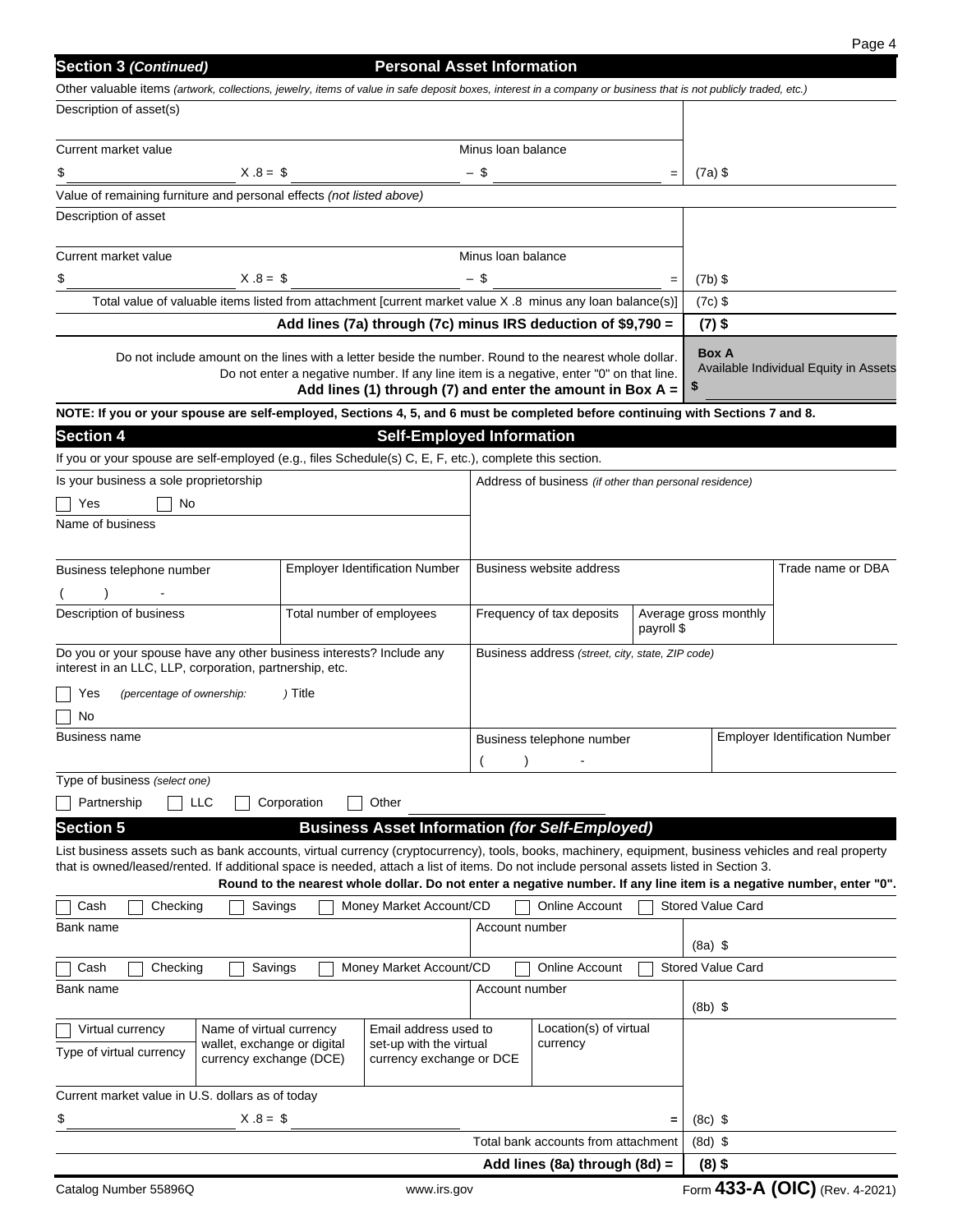| <b>Section 5 (Continue</b> |  |  |  |  |
|----------------------------|--|--|--|--|
|                            |  |  |  |  |

Description of asset

| Current market value                                                                                                                                                                                                                                                                                                                                                                                                                                                 | Minus Ioan balance | Total value (if leased or used<br>in the production of income,                                                                                            |                                                                                                                      |
|----------------------------------------------------------------------------------------------------------------------------------------------------------------------------------------------------------------------------------------------------------------------------------------------------------------------------------------------------------------------------------------------------------------------------------------------------------------------|--------------------|-----------------------------------------------------------------------------------------------------------------------------------------------------------|----------------------------------------------------------------------------------------------------------------------|
| $X.8 = $$<br>\$                                                                                                                                                                                                                                                                                                                                                                                                                                                      | - \$               | enter 0 as the total value)<br>$\quad =$                                                                                                                  | $(9a)$ \$                                                                                                            |
| Description of asset:                                                                                                                                                                                                                                                                                                                                                                                                                                                |                    |                                                                                                                                                           |                                                                                                                      |
| Current market value                                                                                                                                                                                                                                                                                                                                                                                                                                                 | Minus Loan Balance | Total value (if leased or used<br>in the production of income,                                                                                            |                                                                                                                      |
| $X.8 = $$<br>\$                                                                                                                                                                                                                                                                                                                                                                                                                                                      | - \$               | enter 0 as the total value)<br>$=$                                                                                                                        | $(9b)$ \$                                                                                                            |
| Total value of assets listed from attachment [current market value X .8 minus any loan balance(s)]                                                                                                                                                                                                                                                                                                                                                                   |                    |                                                                                                                                                           | $(9c)$ \$                                                                                                            |
|                                                                                                                                                                                                                                                                                                                                                                                                                                                                      |                    | Add lines (9a) through (9c) =                                                                                                                             | $(9)$ \$                                                                                                             |
|                                                                                                                                                                                                                                                                                                                                                                                                                                                                      |                    | IRS allowed deduction for professional books and tools of trade -                                                                                         | $(10)$ \$                                                                                                            |
|                                                                                                                                                                                                                                                                                                                                                                                                                                                                      |                    | Enter the value of line (9) minus line (10). If less than zero enter zero. $=$                                                                            | $(11)$ \$                                                                                                            |
| <b>Notes Receivable</b>                                                                                                                                                                                                                                                                                                                                                                                                                                              |                    |                                                                                                                                                           |                                                                                                                      |
| Do you have notes receivable<br>Yes                                                                                                                                                                                                                                                                                                                                                                                                                                  | No                 |                                                                                                                                                           |                                                                                                                      |
| If yes, attach current listing that includes name(s) and amount of note(s) receivable                                                                                                                                                                                                                                                                                                                                                                                |                    |                                                                                                                                                           |                                                                                                                      |
| <b>Accounts Receivable</b>                                                                                                                                                                                                                                                                                                                                                                                                                                           |                    |                                                                                                                                                           |                                                                                                                      |
| Do you have accounts receivable, including e-payment, factoring<br>companies, and any bartering or online auction accounts                                                                                                                                                                                                                                                                                                                                           | Yes                | No                                                                                                                                                        |                                                                                                                      |
| If yes, provide a list of your current accounts receivable                                                                                                                                                                                                                                                                                                                                                                                                           |                    |                                                                                                                                                           |                                                                                                                      |
|                                                                                                                                                                                                                                                                                                                                                                                                                                                                      |                    | Do not include amounts from the lines with a letter beside the number [for example: (9c)].<br>Round to the nearest whole dollar.                          | <b>Box B</b><br>Available Business Equity in<br>Assets                                                               |
|                                                                                                                                                                                                                                                                                                                                                                                                                                                                      |                    | Do not enter a negative number. If any line item is a negative, enter "0" on that line.<br>Add lines (8) and (11) and enter the amount in Box B = $\vert$ | \$                                                                                                                   |
| Section <sub>6</sub>                                                                                                                                                                                                                                                                                                                                                                                                                                                 |                    | Business Income and Expense Information (for Self-Employed)                                                                                               |                                                                                                                      |
| If you provide a current profit and loss (P&L) statement for the information below, enter the total gross monthly income on line 17 and your monthly<br>expenses on line 29 below. Do not complete lines (12) - (16) and (18) - (28). You may use the amounts claimed for income and expenses on your most<br>recent Schedule C; however, if the amount has changed significantly within the past year, a current P&L should be submitted to substantiate the claim. |                    |                                                                                                                                                           |                                                                                                                      |
| Period provided beginning                                                                                                                                                                                                                                                                                                                                                                                                                                            | through            |                                                                                                                                                           |                                                                                                                      |
|                                                                                                                                                                                                                                                                                                                                                                                                                                                                      |                    |                                                                                                                                                           | Round to the nearest whole dollar. Do not enter a negative number. If any line item is a negative number, enter "0". |
| Business income (you may average 6-12 months income/receipts to determine your gross monthly income/receipts)                                                                                                                                                                                                                                                                                                                                                        |                    |                                                                                                                                                           |                                                                                                                      |
| Gross receipts                                                                                                                                                                                                                                                                                                                                                                                                                                                       |                    |                                                                                                                                                           | $(12)$ \$                                                                                                            |
| Gross rental income                                                                                                                                                                                                                                                                                                                                                                                                                                                  |                    |                                                                                                                                                           | $(13)$ \$                                                                                                            |
| Interest income                                                                                                                                                                                                                                                                                                                                                                                                                                                      |                    |                                                                                                                                                           | $(14)$ \$                                                                                                            |
| Dividends                                                                                                                                                                                                                                                                                                                                                                                                                                                            |                    |                                                                                                                                                           | $(15)$ \$                                                                                                            |
| Other income                                                                                                                                                                                                                                                                                                                                                                                                                                                         |                    |                                                                                                                                                           | $(16)$ \$                                                                                                            |
|                                                                                                                                                                                                                                                                                                                                                                                                                                                                      |                    | Add lines (12) through (16) =                                                                                                                             | $(17)$ \$                                                                                                            |
| Business expenses (you may average 6-12 months expenses to determine your average expenses)                                                                                                                                                                                                                                                                                                                                                                          |                    |                                                                                                                                                           |                                                                                                                      |
| Materials purchased (e.g., items directly related to the production of a product or service)                                                                                                                                                                                                                                                                                                                                                                         |                    |                                                                                                                                                           | $(18)$ \$                                                                                                            |
| Inventory purchased (e.g., goods bought for resale)                                                                                                                                                                                                                                                                                                                                                                                                                  |                    |                                                                                                                                                           | $(19)$ \$                                                                                                            |
| Gross wages and salaries                                                                                                                                                                                                                                                                                                                                                                                                                                             |                    |                                                                                                                                                           | $(20)$ \$                                                                                                            |
| Rent                                                                                                                                                                                                                                                                                                                                                                                                                                                                 |                    |                                                                                                                                                           | $(21)$ \$                                                                                                            |
| Supplies (items used to conduct business and used up within one year, e.g., books, office supplies, professional equipment, etc.)                                                                                                                                                                                                                                                                                                                                    |                    |                                                                                                                                                           | $(22)$ \$                                                                                                            |
| Utilities/telephones                                                                                                                                                                                                                                                                                                                                                                                                                                                 |                    |                                                                                                                                                           | $(23)$ \$                                                                                                            |
| Vehicle costs (gas, oil, repairs, maintenance)                                                                                                                                                                                                                                                                                                                                                                                                                       |                    |                                                                                                                                                           | $(24)$ \$                                                                                                            |
| <b>Business insurance</b>                                                                                                                                                                                                                                                                                                                                                                                                                                            |                    |                                                                                                                                                           | $(25)$ \$                                                                                                            |
| Current business taxes (e.g., real estate, excise, franchise, occupational, personal property, sales and employer's portion of<br>employment taxes)                                                                                                                                                                                                                                                                                                                  |                    |                                                                                                                                                           | $(26)$ \$                                                                                                            |
| Secured debts (not credit cards)                                                                                                                                                                                                                                                                                                                                                                                                                                     |                    |                                                                                                                                                           | $(27)$ \$                                                                                                            |
| Other business expenses (include a list)                                                                                                                                                                                                                                                                                                                                                                                                                             |                    |                                                                                                                                                           | $(28)$ \$                                                                                                            |
|                                                                                                                                                                                                                                                                                                                                                                                                                                                                      |                    | Add lines (18) through $(28)$ =                                                                                                                           | $(29)$ \$                                                                                                            |
|                                                                                                                                                                                                                                                                                                                                                                                                                                                                      |                    | Round to the nearest whole dollar.<br>Do not enter a negative number. If any line item is a negative, enter "0" on that line.                             | <b>Box C</b><br>Net Business Income                                                                                  |

**Subtract line (29) from line (17) and enter the amount in Box C = \$**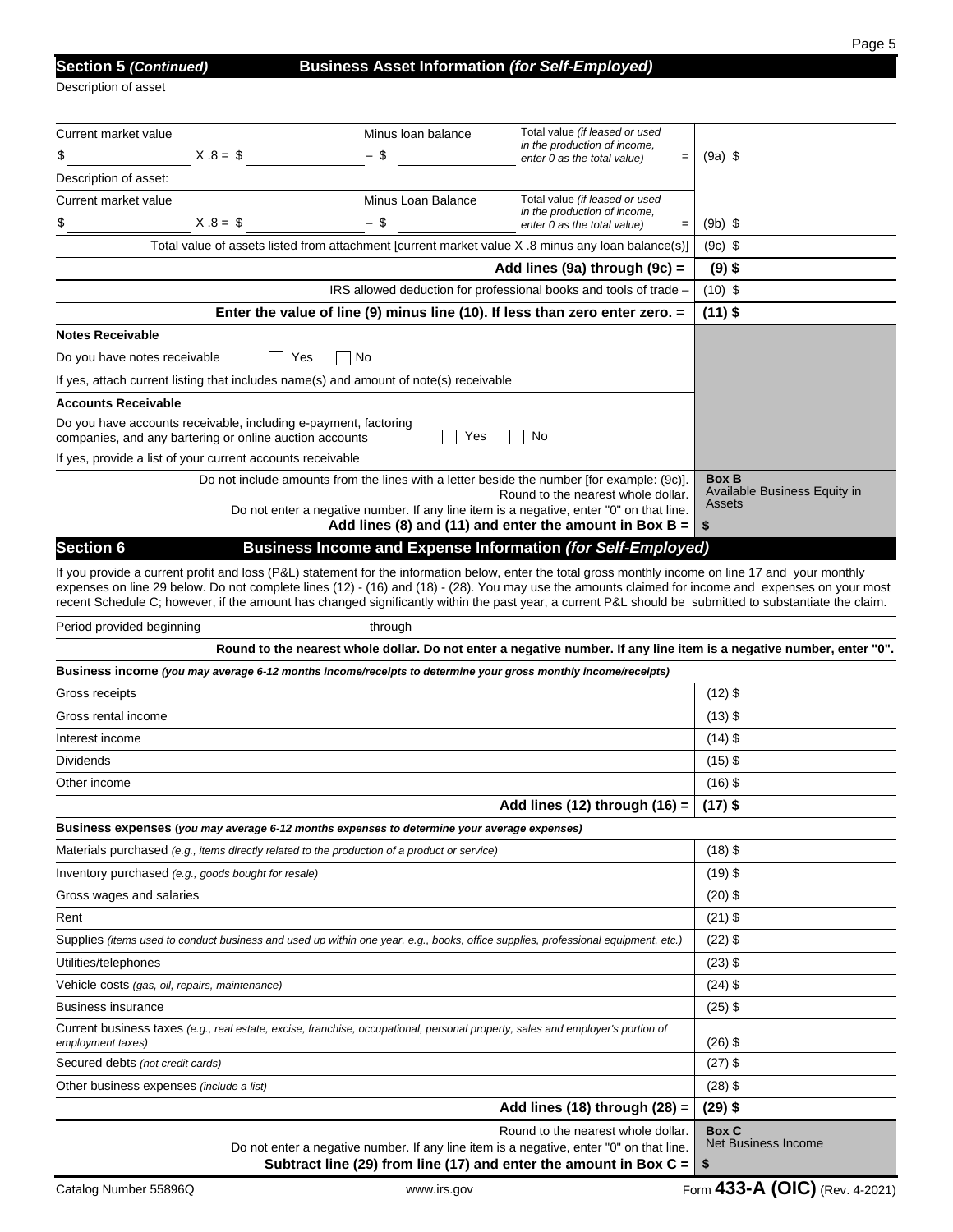### **Section 7 Monthly Household Income and Expense Information**

Page 6

Enter your household's gross monthly income. Gross monthly income includes wages, social security, pension, unemployment, and other income. Examples of other income include but are not limited to: agricultural subsidies, gambling income, oil credits, rent subsidies, Uber & Lyft driver income, and Airbnb rentals etc. The information below is for yourself, your spouse, and anyone else who contributes to your household's income. The entire household includes spouse, non-liable spouse, significant other, children, and others who contribute to the household. This is necessary for the IRS to accurately evaluate your offer.

#### **Monthly Household Income**

**Note: Entire household income should also include income that is considered not taxable and may not be included on your tax return.** 

|                                    |  |                                                                          |  |            |        |           |                                                                                                                                                                                                | Round to the nearest whole dollar.                  |
|------------------------------------|--|--------------------------------------------------------------------------|--|------------|--------|-----------|------------------------------------------------------------------------------------------------------------------------------------------------------------------------------------------------|-----------------------------------------------------|
| <b>Primary taxpayer</b>            |  |                                                                          |  |            |        |           |                                                                                                                                                                                                |                                                     |
| Gross wages                        |  | Social Security                                                          |  | Pension(s) |        |           | Other income (e.g. unemployment)                                                                                                                                                               |                                                     |
| \$                                 |  | + \$                                                                     |  | + \$       | $+$ \$ |           | Total primary<br>taxpayer income $=$                                                                                                                                                           | $(30)$ \$                                           |
| <b>Spouse</b>                      |  |                                                                          |  |            |        |           |                                                                                                                                                                                                |                                                     |
| Gross wages                        |  | Social Security                                                          |  | Pension(s) |        |           | Other Income (e.g. unemployment)                                                                                                                                                               |                                                     |
| \$                                 |  | $+$ \$                                                                   |  | + \$       | $+$ \$ |           | Total spouse<br>$income =$                                                                                                                                                                     | $(31)$ \$                                           |
|                                    |  |                                                                          |  |            |        |           | Additional sources of income used to support the household, e.g., non-liable spouse, or anyone else who may                                                                                    |                                                     |
|                                    |  | contribute to the household income, etc. List source(s)                  |  |            |        |           |                                                                                                                                                                                                | $(32)$ \$                                           |
| Interest, dividends, and royalties |  |                                                                          |  |            |        | $(33)$ \$ |                                                                                                                                                                                                |                                                     |
|                                    |  | Distributions (e.g., income from partnerships, sub-S Corporations, etc.) |  |            |        |           |                                                                                                                                                                                                | $(34)$ \$                                           |
| Net rental income                  |  |                                                                          |  |            |        |           | $(35)$ \$                                                                                                                                                                                      |                                                     |
| Net business income from Box C     |  |                                                                          |  |            |        |           |                                                                                                                                                                                                | $(36)$ \$                                           |
| Child support received             |  |                                                                          |  |            |        | $(37)$ \$ |                                                                                                                                                                                                |                                                     |
| Alimony received                   |  |                                                                          |  |            |        |           |                                                                                                                                                                                                | $(38)$ \$                                           |
|                                    |  |                                                                          |  |            |        |           | Round to the nearest whole dollar.<br>Do not enter a negative number. If any line item is a negative, enter "0" on that line.<br>Add lines (30) through (38) and enter the amount in Box $D =$ | <b>Box D</b><br><b>Total Household Income</b><br>-S |

#### **Monthly Household Expenses**

Enter your average monthly expenses.

**Note: For expenses claimed in boxes (39) and (45) only, you should list the full amount of the allowable standard even if the actual amount you pay is less. For the other boxes input your actual expenses. You may find the allowable standards at http://www.irs.gov/Businesses/Small-Businesses-&-Self-Employed/Collection-Financial-Standards.**

|                                                                                                                                                                                                                                                                                                                   | Round to the nearest whole dollar.                    |
|-------------------------------------------------------------------------------------------------------------------------------------------------------------------------------------------------------------------------------------------------------------------------------------------------------------------|-------------------------------------------------------|
| Food, clothing, and miscellaneous (e.g., housekeeping supplies, personal care products, minimum payment on credit card).<br>A reasonable estimate of these expenses may be used                                                                                                                                   | $(39)$ \$                                             |
| Housing and utilities (e.g., rent or mortgage payment and average monthly cost of property taxes, home insurance,<br>maintenance, dues, fees and utilities including electricity, gas, other fuels, trash collection, water, cable television and internet,<br>monthly rent payment<br>telephone, and cell phone) | $(40)$ \$                                             |
| Vehicle loan and/or lease payment(s)                                                                                                                                                                                                                                                                              | $(41)$ \$                                             |
| Vehicle operating costs (e.g., average monthly cost of maintenance, repairs, insurance, fuel, registrations, licenses,<br>inspections, parking, tolls, etc.). A reasonable estimate of these expenses may be used                                                                                                 | $(42)$ \$                                             |
| Public transportation costs (e.g., average monthly cost of fares for mass transit such as bus, train, ferry, taxi, etc.). A<br>reasonable estimate of these expenses may be used                                                                                                                                  | $(43)$ \$                                             |
| Health insurance premiums                                                                                                                                                                                                                                                                                         | $(44)$ \$                                             |
| Out-of-pocket health care costs (e.g. average monthly cost of prescription drugs, medical services, and medical supplies like<br>eyeglasses, hearing aids, etc.)                                                                                                                                                  | $(45)$ \$                                             |
| Court-ordered payments (e.g., monthly cost of any alimony, child support, etc.)                                                                                                                                                                                                                                   | $(46)$ \$                                             |
| Child/dependent care payments (e.g., daycare, etc.)                                                                                                                                                                                                                                                               | $(47)$ \$                                             |
| Life insurance premiums                                                                                                                                                                                                                                                                                           | $(48)$ \$                                             |
| Current monthly taxes (e.g., monthly cost of federal, state, and local tax, personal property tax, etc.)                                                                                                                                                                                                          | $(49)$ \$                                             |
| Secured debts/Other (e.g., any loan where you pledged an asset as collateral not previously listed, government guaranteed<br>student loan, employer required retirement or dues) List debt(s)/expense(s)                                                                                                          | $(50)$ \$                                             |
| Enter the amount of your monthly delinguent state and/or local tax payment(s). Total tax owed                                                                                                                                                                                                                     | $(51)$ \$                                             |
| Round to the nearest whole dollar.<br>Do not enter a negative number. If any line item is a negative, enter "0" on that line.<br>Add lines (39) through (51) and enter the amount in Box $E =$                                                                                                                    | <b>Box E</b><br><b>Total Household Expenses</b><br>\$ |
| Round to the nearest whole dollar.<br>Do not enter a negative number. If any line item is a negative, enter "0" on that line.<br>Subtract Box E from Box D and enter the amount in Box $F =$                                                                                                                      | <b>Box F</b><br>Remaining Monthly Income<br>\$        |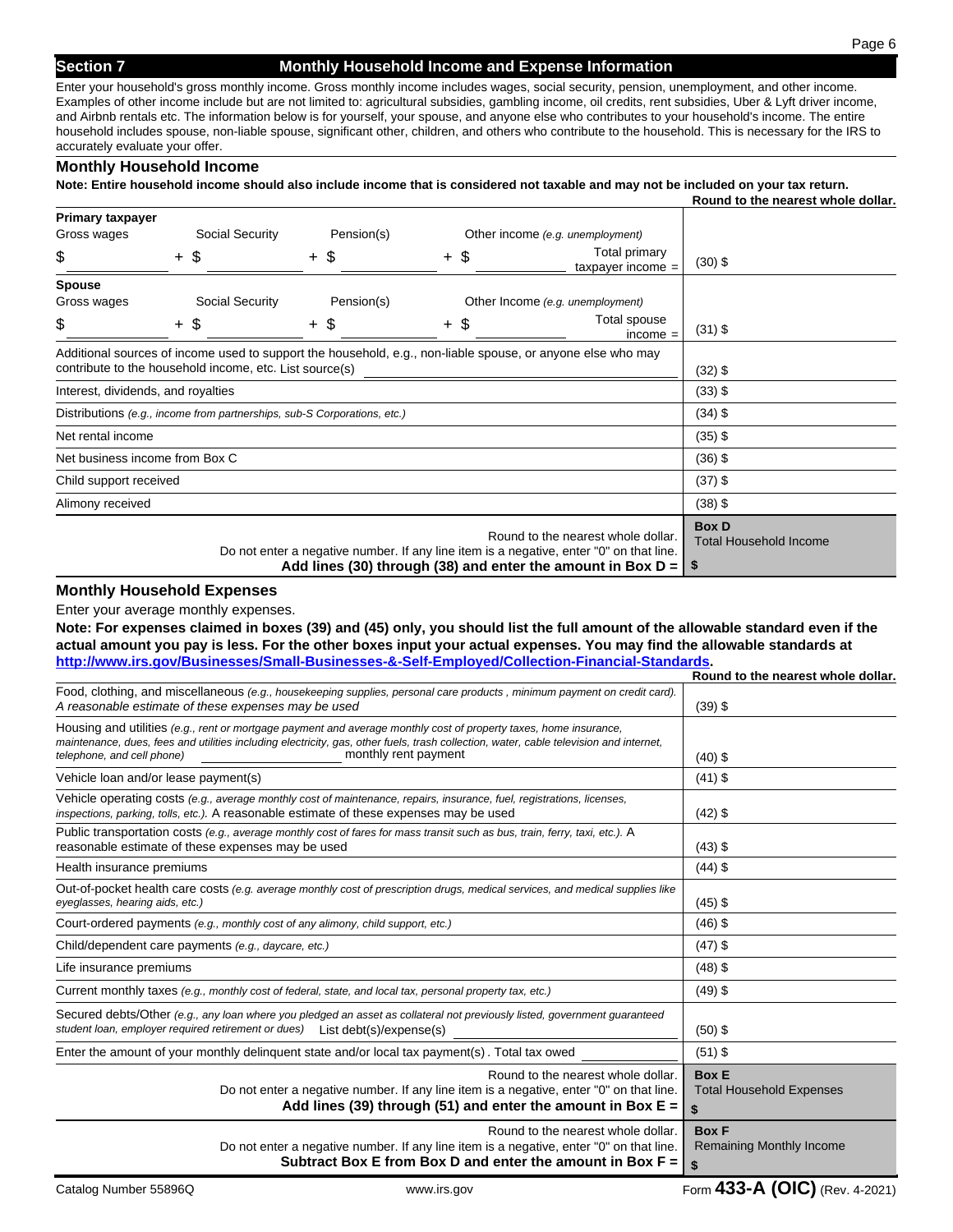# **Section 8 Calculate Your Minimum Offer Amount**

The next steps calculate your minimum offer amount. The amount of time you take to pay your offer in full will affect your minimum offer amount. Paying over a shorter period of time will result in a smaller minimum offer amount.

#### **Note: The multipliers below (12 and 24) and the calculated offer amount (which included the amount(s) allowed for vehicles and bank accounts) do not apply if the IRS determines you have the ability to pay your tax debt in full within the legal period to collect.**

#### **Round to the nearest whole dollar.**

If you will pay your offer in 5 or fewer payments within 5 months or less, multiply "Remaining Monthly Income" (Box F) by 12 to get "Future Remaining Income" (Box G). Do not enter a number less than \$0.

| <b>Enter the total from Box F</b> |  | <b>Box G Future Remaining Income</b> |  |  |  |
|-----------------------------------|--|--------------------------------------|--|--|--|
|                                   |  |                                      |  |  |  |
|                                   |  |                                      |  |  |  |

If you will pay your offer in 6 to 24 months, multiply "Remaining Monthly Income" (Box F) by 24 to get "Future Remaining Income" (Box H). Do not enter a number less than \$0.

| <b>Enter the total from Box F</b> |          | <b>Box H Future Remaining Income</b> |
|-----------------------------------|----------|--------------------------------------|
|                                   | $X 24 =$ |                                      |

Determine your minimum offer amount by adding the total available assets from Box A and Box B (if applicable) to the amount in either Box G or Box H.

| Enter the amount from Box A<br>plus Box B <i>(if applicable)</i> | <b>Enter the amount from either</b><br><b>Box G or Box H</b> |          | <b>Offer Amount</b><br>Your offer must be more than zero (\$0). Do |
|------------------------------------------------------------------|--------------------------------------------------------------|----------|--------------------------------------------------------------------|
|                                                                  |                                                              | $\equiv$ | not leave blank. Use whole dollars only.                           |

**If you cannot pay the Offer Amount shown above due to special circumstances, explain on the Form 656, Offer in Compromise, Section 3, Reason for Offer, Explanation of Circumstances. You must offer an amount more than \$0.**

| <b>Section 9</b>                                     |                                                                                                                                             |                           | <b>Other Information</b>    |                                   |                                     |              |                    |                |                                  |                                |  |
|------------------------------------------------------|---------------------------------------------------------------------------------------------------------------------------------------------|---------------------------|-----------------------------|-----------------------------------|-------------------------------------|--------------|--------------------|----------------|----------------------------------|--------------------------------|--|
| you are not eligible to apply for an offer.          | Additional information IRS needs to consider settlement of your tax debt. If you or your business are currently in a bankruptcy proceeding, |                           |                             |                                   |                                     |              |                    |                |                                  |                                |  |
|                                                      | Are you a party to or involved in litigation (if yes, answer the following)                                                                 |                           |                             |                                   |                                     |              |                    |                | Yes                              | No                             |  |
| Plaintiff                                            | Location of filing                                                                                                                          |                           | Represented by              |                                   |                                     |              | Docket/Case number |                |                                  |                                |  |
| Defendant                                            |                                                                                                                                             |                           |                             |                                   |                                     |              |                    |                |                                  |                                |  |
| Amount of dispute                                    | Subject of litigation<br>Possible completion date (mmddyyyy)                                                                                |                           |                             |                                   |                                     |              |                    |                |                                  |                                |  |
| \$                                                   |                                                                                                                                             |                           |                             |                                   |                                     |              |                    |                |                                  |                                |  |
|                                                      | Have you filed bankruptcy in the past 7 years (if yes, answer the following)                                                                |                           |                             |                                   |                                     |              |                    |                | Yes                              | No                             |  |
| Date filed (mmddyyyy)<br>Date dismissed (mmddyyyy)   |                                                                                                                                             |                           | Date discharged (mmddyyyy)  |                                   |                                     | Petition no. |                    | Location filed |                                  |                                |  |
|                                                      | In the past 10 years, have you lived outside of the U.S. for 6 months or longer (if yes, answer the following)                              |                           |                             |                                   |                                     |              |                    |                | Yes                              | No                             |  |
| Dates lived abroad: From (mmddyyyy)<br>To (mmddyyyy) |                                                                                                                                             |                           |                             |                                   |                                     |              |                    |                |                                  |                                |  |
|                                                      | Are you or have you ever been party to any litigation involving the IRS/United States (including any tax litigation)                        |                           |                             |                                   |                                     |              |                    |                | Yes                              | No                             |  |
|                                                      | If yes and the litigation included tax debt, provide the types of tax and periods involved                                                  |                           |                             |                                   |                                     |              |                    |                |                                  |                                |  |
|                                                      | Are you the beneficiary of a trust, estate, or life insurance policy (if yes, answer the following)                                         |                           |                             |                                   |                                     |              |                    |                | Yes                              | No                             |  |
| Place where recorded                                 |                                                                                                                                             |                           |                             |                                   |                                     |              |                    | EIN            |                                  |                                |  |
| Name of the trust, estate, or policy                 |                                                                                                                                             |                           |                             | Anticipated amount to be received |                                     |              |                    |                | When will the amount be received |                                |  |
| \$                                                   |                                                                                                                                             |                           |                             |                                   |                                     |              |                    |                |                                  |                                |  |
|                                                      | Are you a trustee, fiduciary, or contributor of a trust                                                                                     |                           |                             |                                   |                                     |              |                    |                | Yes                              | No                             |  |
| EIN<br>Name of the trust                             |                                                                                                                                             |                           |                             |                                   |                                     |              |                    |                |                                  |                                |  |
|                                                      | Do you have a safe deposit box (business or personal) (if yes, answer the following)                                                        |                           |                             |                                   |                                     |              |                    |                | Yes                              | No                             |  |
| Location (name, address and box number(s))           |                                                                                                                                             |                           |                             | Contents                          |                                     |              |                    | Value          |                                  |                                |  |
|                                                      |                                                                                                                                             |                           |                             |                                   |                                     |              |                    |                | \$                               |                                |  |
| following)                                           | In the past 10 years, have you transferred any assets, including real property, for less than their full value (if yes, answer the          |                           |                             |                                   |                                     |              |                    |                | Yes                              | No                             |  |
| List asset(s)                                        |                                                                                                                                             | Value at time of transfer | Date transferred (mmddyyyy) |                                   | To whom or where was it transferred |              |                    |                |                                  |                                |  |
|                                                      |                                                                                                                                             | \$                        |                             |                                   |                                     |              |                    |                |                                  |                                |  |
| Catalog Number 55896Q                                |                                                                                                                                             |                           | www.irs.gov                 |                                   |                                     |              |                    |                |                                  | Form 433-A (OIC) (Rev. 4-2021) |  |